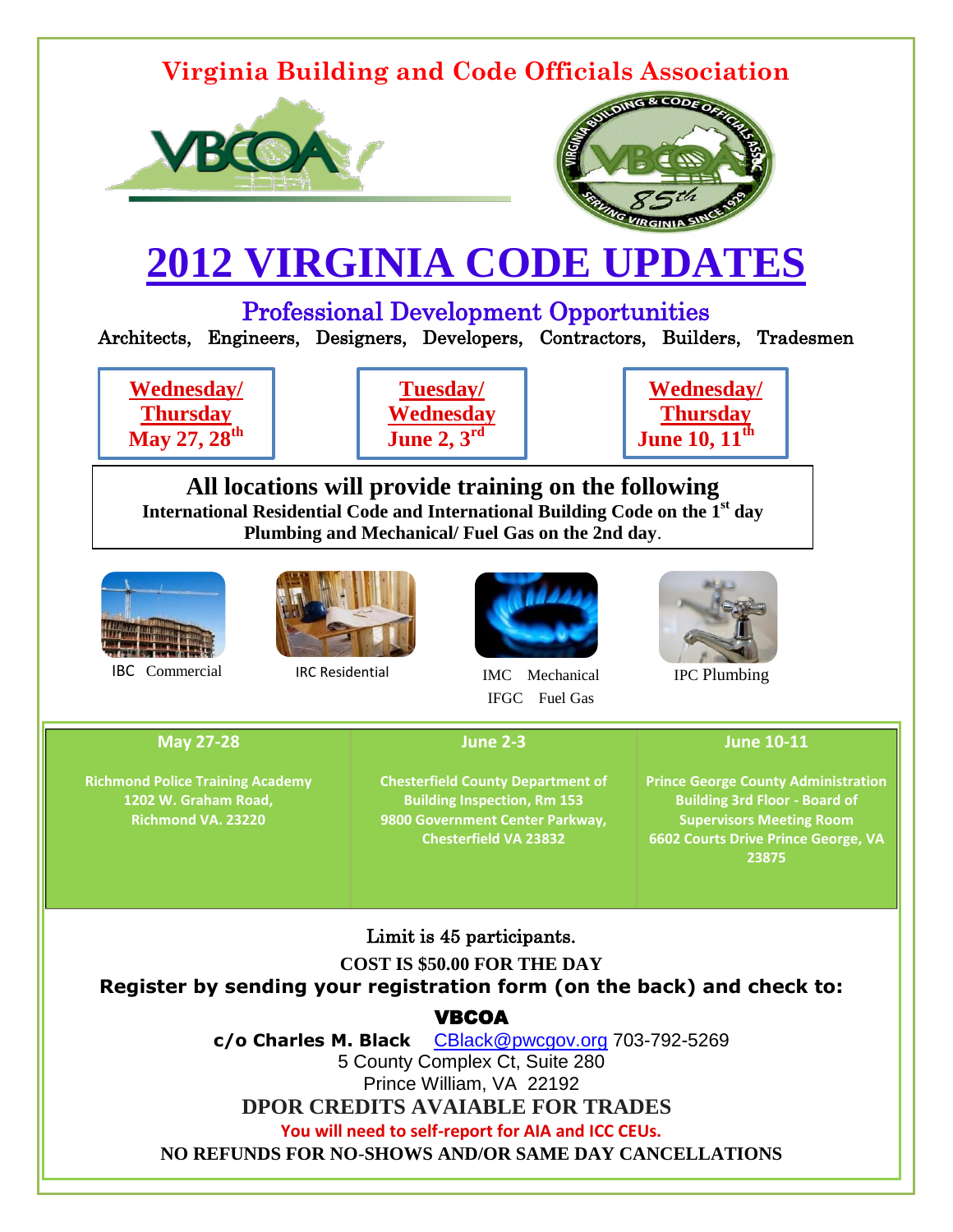

**Morning Classes begin at 9:00 a.m. Lunch is on your own. Afternoon Classes begin at 1:00 p.m. Afternoon snacks are provided**